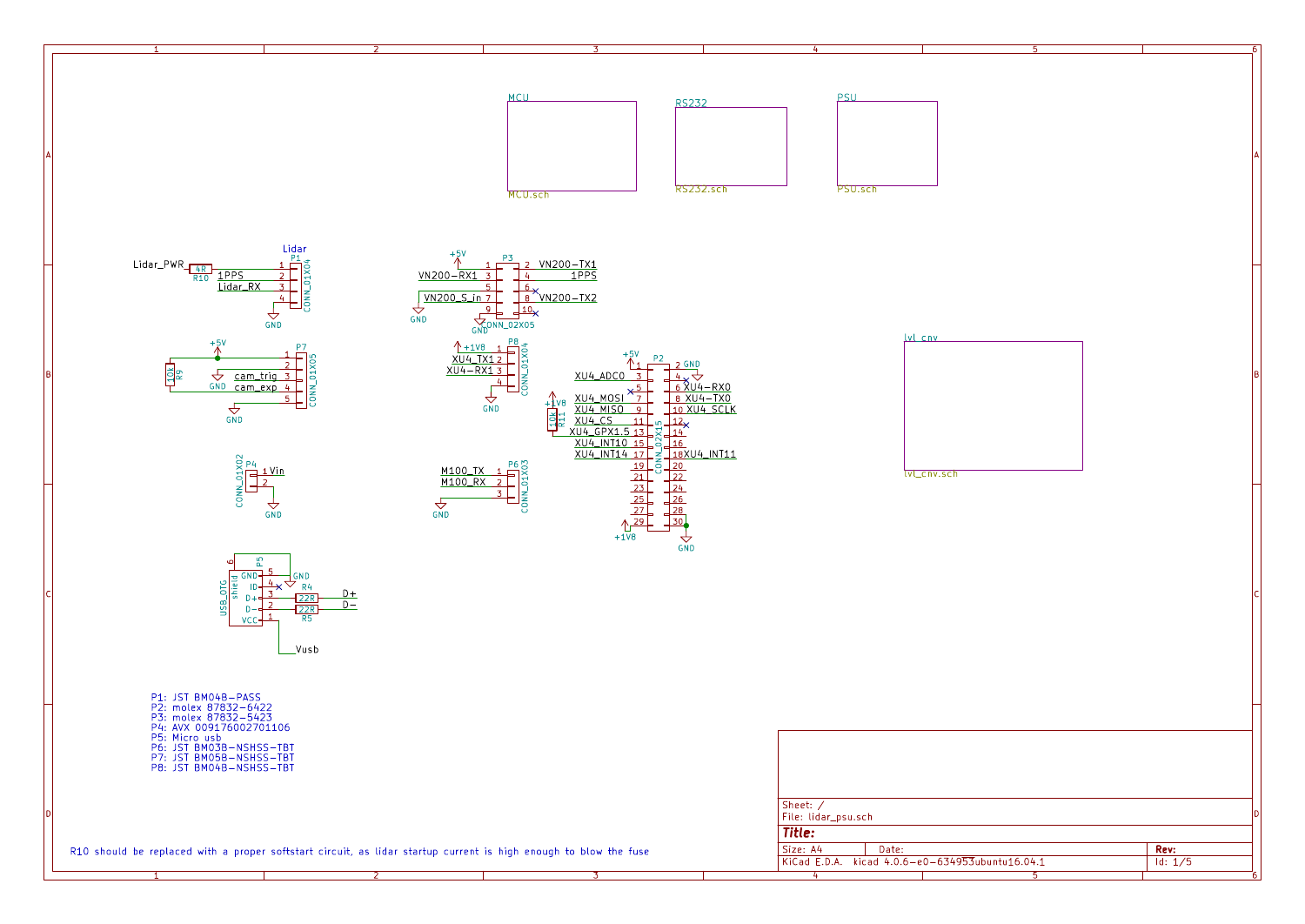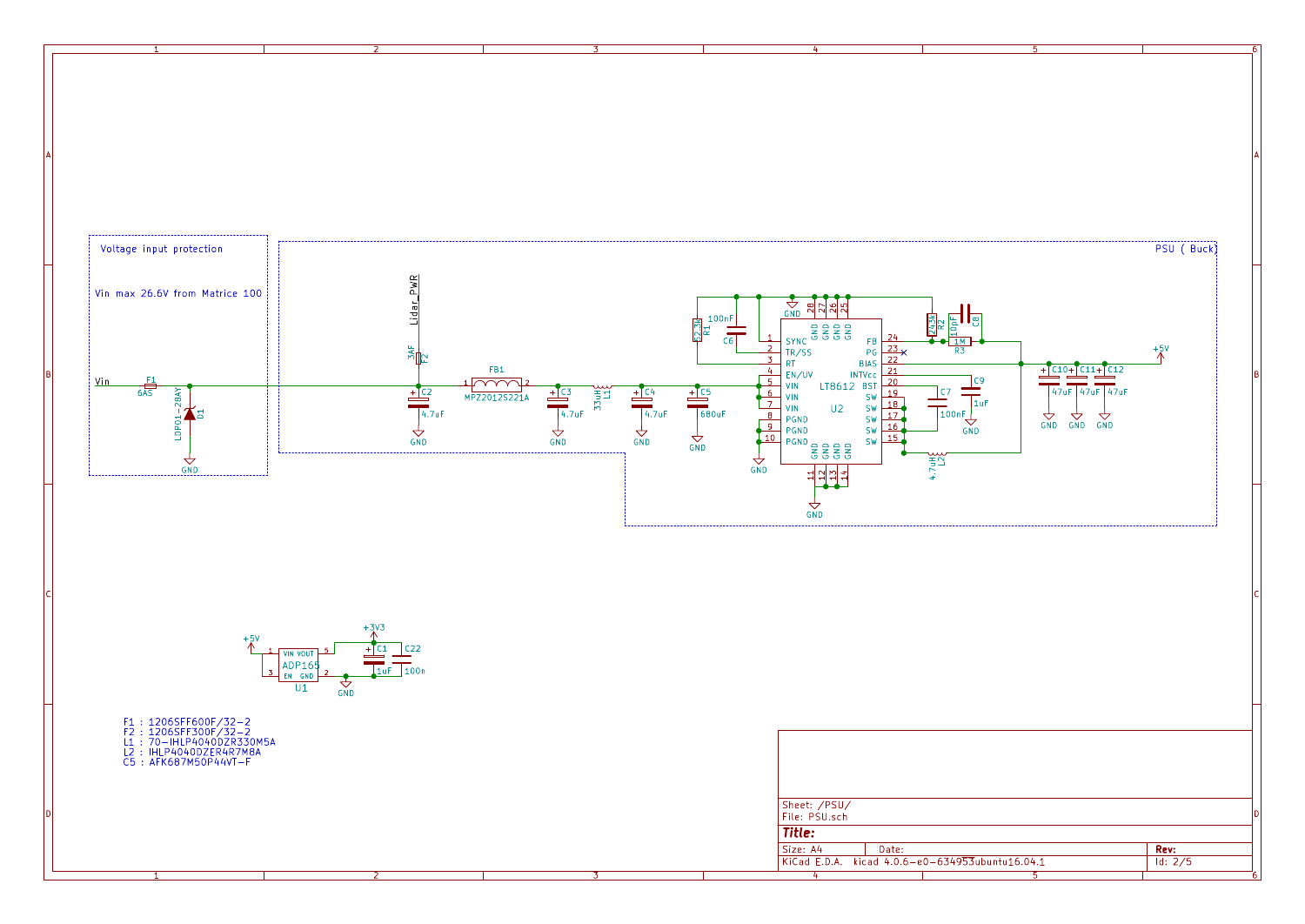| $\frac{470n}{\Box}$ C1                                                                                                                                                                                                                                                                                                                                                                                                                                                                                                                   |                                                                                                                 |                            |                                                                                               |    |                                 |
|------------------------------------------------------------------------------------------------------------------------------------------------------------------------------------------------------------------------------------------------------------------------------------------------------------------------------------------------------------------------------------------------------------------------------------------------------------------------------------------------------------------------------------------|-----------------------------------------------------------------------------------------------------------------|----------------------------|-----------------------------------------------------------------------------------------------|----|---------------------------------|
| $\frac{470n}{\frac{9}{10}}$<br>$\frac{470n\Gamma}{C14}$<br>GNDZ<br>$\frac{100nF}{\frac{100nF}{2}} = \frac{1}{3} \times \frac{1}{3} \times \frac{1}{3} \times \frac{1}{3} \times \frac{1}{3} \times \frac{1}{3} \times \frac{1}{3} \times \frac{1}{3} \times \frac{1}{3} \times \frac{1}{3} \times \frac{1}{3} \times \frac{1}{3} \times \frac{1}{3} \times \frac{1}{3} \times \frac{1}{3} \times \frac{1}{3} \times \frac{1}{3} \times \frac{1}{3} \times \frac{1}{3} \times \frac{1}{3} \times \frac{1}{3} \times \frac{1}{3} \times \$ | $\begin{array}{c c}\n47n \\ \hline\n\end{array}$ C17<br>$+1V8$<br>$\frac{\sqrt{\frac{1}{GND}}}{1+\frac{5V}{N}}$ |                            |                                                                                               |    |                                 |
| $\begin{array}{c}\n\begin{array}{c}\n\uparrow \\ \uparrow \\ \downarrow \\ \downarrow\n\end{array} \\ \hline\n\begin{array}{c}\n\downarrow \\ \downarrow \\ \downarrow\n\end{array}\n\end{array}$<br>$XU4-RX0$                                                                                                                                                                                                                                                                                                                           |                                                                                                                 |                            |                                                                                               |    |                                 |
|                                                                                                                                                                                                                                                                                                                                                                                                                                                                                                                                          |                                                                                                                 |                            |                                                                                               |    |                                 |
|                                                                                                                                                                                                                                                                                                                                                                                                                                                                                                                                          |                                                                                                                 | Title:<br>Size: A4<br>$-4$ | Sheet: /RS232/<br>File: RS232.sch<br>Date:<br>KiCad E.D.A. kicad 4.0.6-e0-634953ubuntu16.04.1 | -5 | $\frac{Rev:}{\frac{1}{d}: 3/5}$ |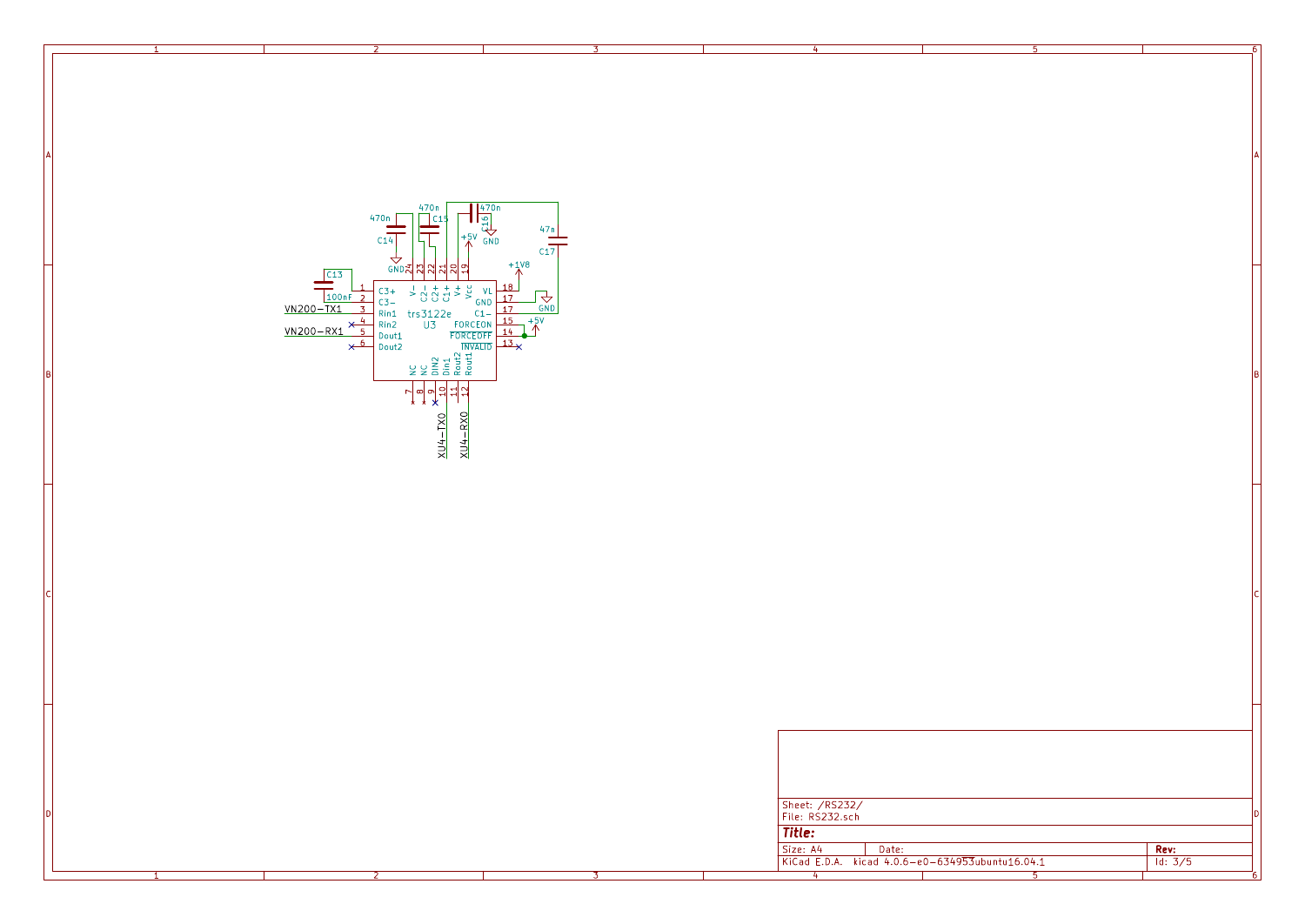

1 and 1 and 1 and 1 and 1 and 1 and 1 and 1 and 1 and 1 and 1 and 1 and 1 and 1 and 1 and 1 and 1 and 1 and 1 and 1 and 1 and 1 and 1 and 1 and 1 and 1 and 1 and 1 and 1 and 1 and 1 and 1 and 1 and 1 and 1 and 1 and 1 and